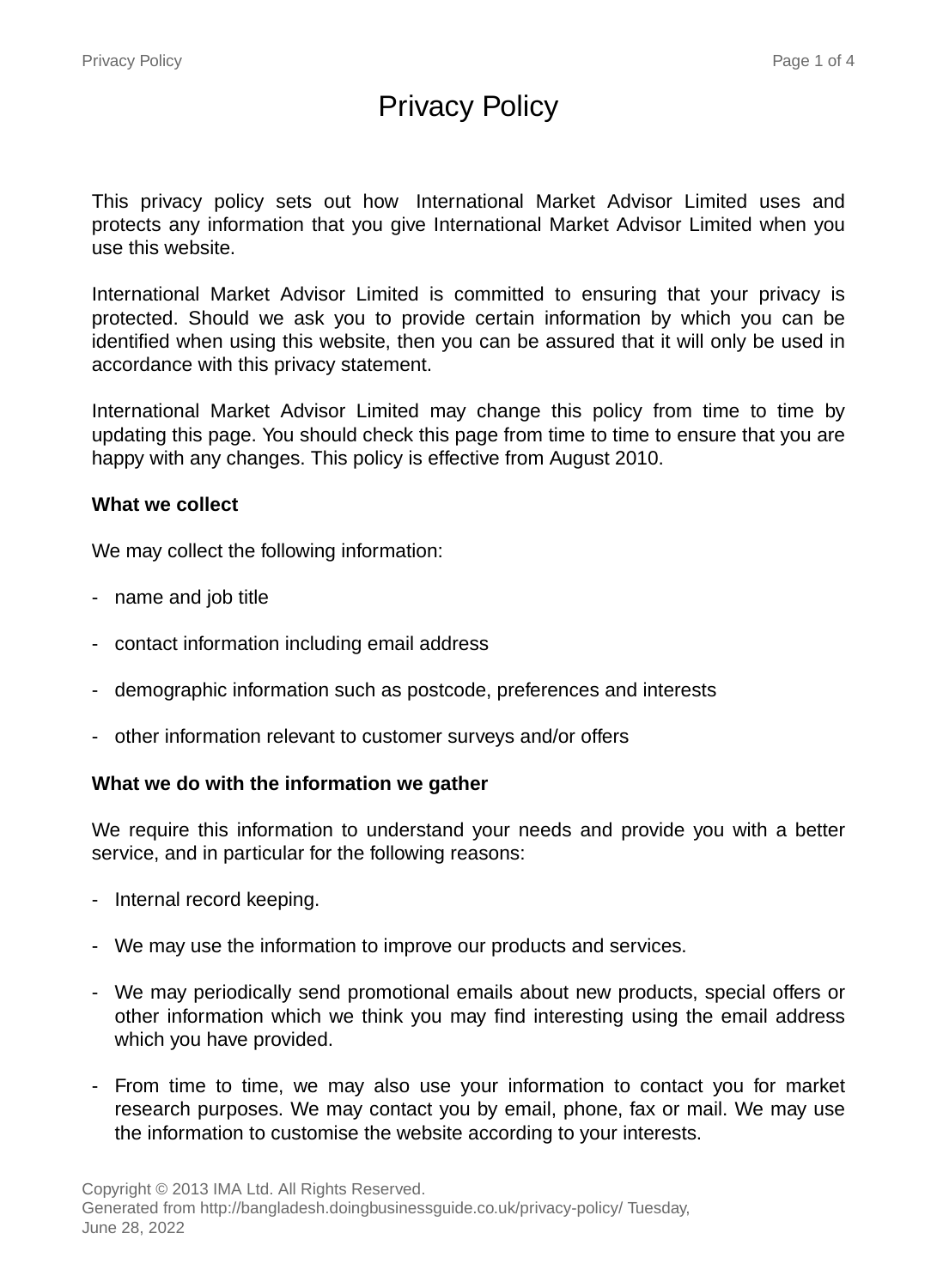**Security** We are committed to ensuring that your information is secure. In order to prevent unauthorised access or disclosure, we have put in place suitable physical, electronic and managerial procedures to safeguard and secure the information we collect online.

#### **How we use cookies**

A cookie is a small file which asks permission to be placed on your computer's hard drive. Once you agree, the file is added and the cookie helps analyse web traffic or lets you know when you visit a particular site. Cookies allow web applications to respond to you as an individual. The web application can tailor its operations to your needs, likes and dislikes by gathering and remembering information about your preferences.

We use traffic log cookies to identify which pages are being used. This helps us analyse data about web page traffic and improve our website in order to tailor it to customer needs. We only use this information for statistical analysis purposes and then the data is removed from the system.

Overall, cookies help us provide you with a better website, by enabling us to monitor which pages you find useful and which you do not. A cookie in no way gives us access to your computer or any information about you, other than the data you choose to share with us.

You can choose to accept or decline cookies. Most web browsers automatically accept cookies, but you can usually modify your browser setting to decline cookies if you prefer. This may prevent you from taking full advantage of the website.

#### **Links to other websites**

Our website may contain links to other websites of interest. However, once you have used these links to leave our site, you should note that we do not have any control over that other website. Therefore, we cannot be responsible for the protection and privacy of any information which you provide whilst visiting such sites and such sites are not governed by this privacy statement. You should exercise caution and look at the privacy statement applicable to the website in question.

#### **Controlling your personal information**

You may choose to restrict the collection or use of your personal information in the following ways:

- whenever you are asked to fill in a form on the website, look for the box that you can click to indicate that you do not want the information to be used by anybody for direct marketing purposes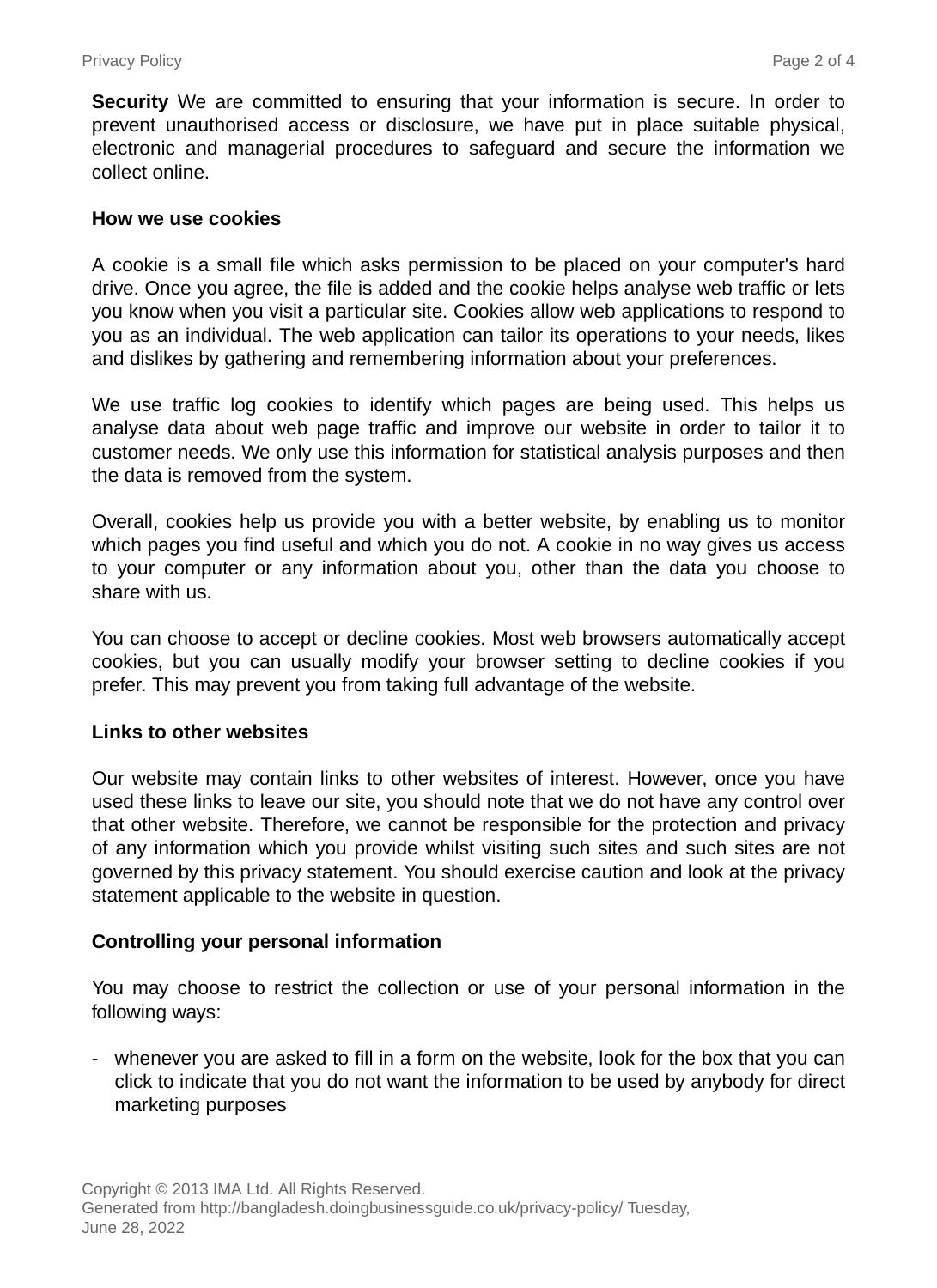- if you have previously agreed to us using your personal information for direct marketing purposes, you may change your mind at any time by writing to or emailing us at info@ima.uk.com

We will not sell, distribute or lease your personal information to third parties unless we have your permission or are required by law to do so. We may use your personal information to send you promotional information about third parties which we think you may find interesting if you tell us that you wish this to happen.

You may request details of personal information which we hold about you under the Data Protection Act 2018. A small fee will be payable. If you would like a copy of the information held on you please email info@ima.uk.com

If you believe that any information we are holding on you is incorrect or incomplete, please email us as soon as possible, at the above email address. We will promptly correct any information found to be incorrect.

Sponsored By:

## **Travel / Airline Corporation Travel Services**



## **Law / Legal Services**



## **Accountants / Professional Business Services**



Copyright © 2013 IMA Ltd. All Rights Reserved. Generated from http://bangladesh.doingbusinessguide.co.uk/privacy-policy/ Tuesday, June 28, 2022